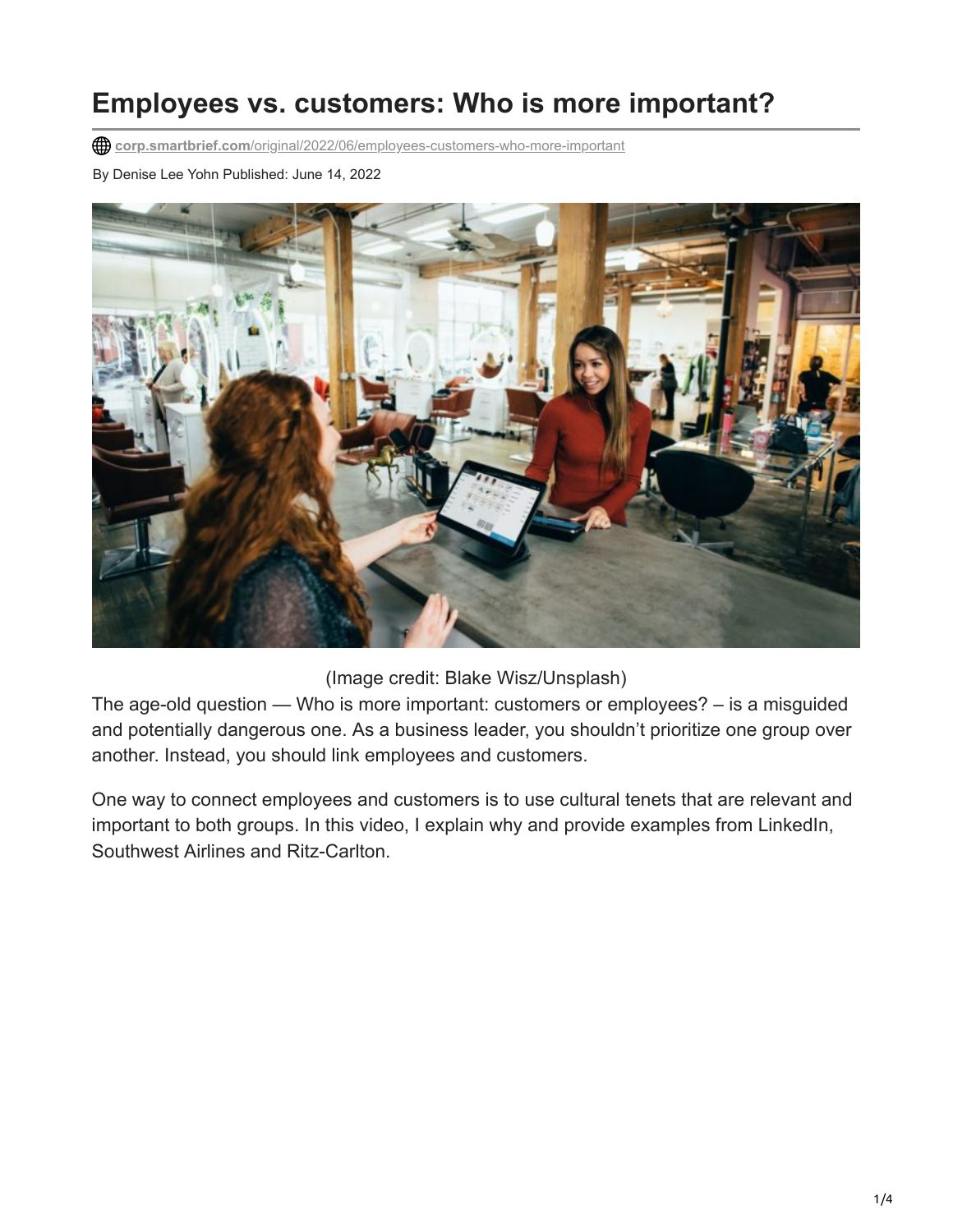

Watch Video At: <https://youtu.be/gxxiI9GgA8Q>

 $\frac{1}{2}$  ,  $\frac{1}{2}$  ,  $\frac{1}{2}$  ,  $\frac{1}{2}$  ,  $\frac{1}{2}$  ,  $\frac{1}{2}$  ,  $\frac{1}{2}$  ,  $\frac{1}{2}$  ,  $\frac{1}{2}$  ,  $\frac{1}{2}$  ,  $\frac{1}{2}$  ,  $\frac{1}{2}$  ,  $\frac{1}{2}$  ,  $\frac{1}{2}$  ,  $\frac{1}{2}$  ,  $\frac{1}{2}$  ,  $\frac{1}{2}$  ,  $\frac{1}{2}$  ,  $\frac{1$ 

 $\frac{1}{2}$  ,  $\frac{1}{2}$  ,  $\frac{1}{2}$  ,  $\frac{1}{2}$  ,  $\frac{1}{2}$  ,  $\frac{1}{2}$  ,  $\frac{1}{2}$  ,  $\frac{1}{2}$  ,  $\frac{1}{2}$  ,  $\frac{1}{2}$  ,  $\frac{1}{2}$  ,  $\frac{1}{2}$  ,  $\frac{1}{2}$  ,  $\frac{1}{2}$  ,  $\frac{1}{2}$  ,  $\frac{1}{2}$  ,  $\frac{1}{2}$  ,  $\frac{1}{2}$  ,  $\frac{1$ 

*Brand leadership expert Denise Lee Yohn inspires and teaches people to become great leaders. Reach out to her via her [website](http://deniseleeyohn.com/) and [YouTube channel](https://www.youtube.com/c/DeniseLeeYohn).*

*[Sign up for SmartBrief's free email newsletter on leadership. It's among SmartBrief's more](https://corp.smartbrief.com/subscribe) than 250 industry-focused newsletters.*

## **Transcript: "Employees vs. customers: Which is more important?"**

You've probably asked — or have been asked — Which is more important: Employees or customers? It's a timeless dilemma that most business leaders struggle with in decisions of resource allocation, policies and more.

Given recent workforce trends, it seems you should put the priority on employees these days. And more companies seem to be realizing that designing and managing employee experience is as important as customer experience. So, some people advocate for putting employees first.

But trying to choose between employees or customers is a false choice. Both are equally important — and attracting, motivating and retaining both groups is critical to the success of your business.

## **Lose-lose situation?**